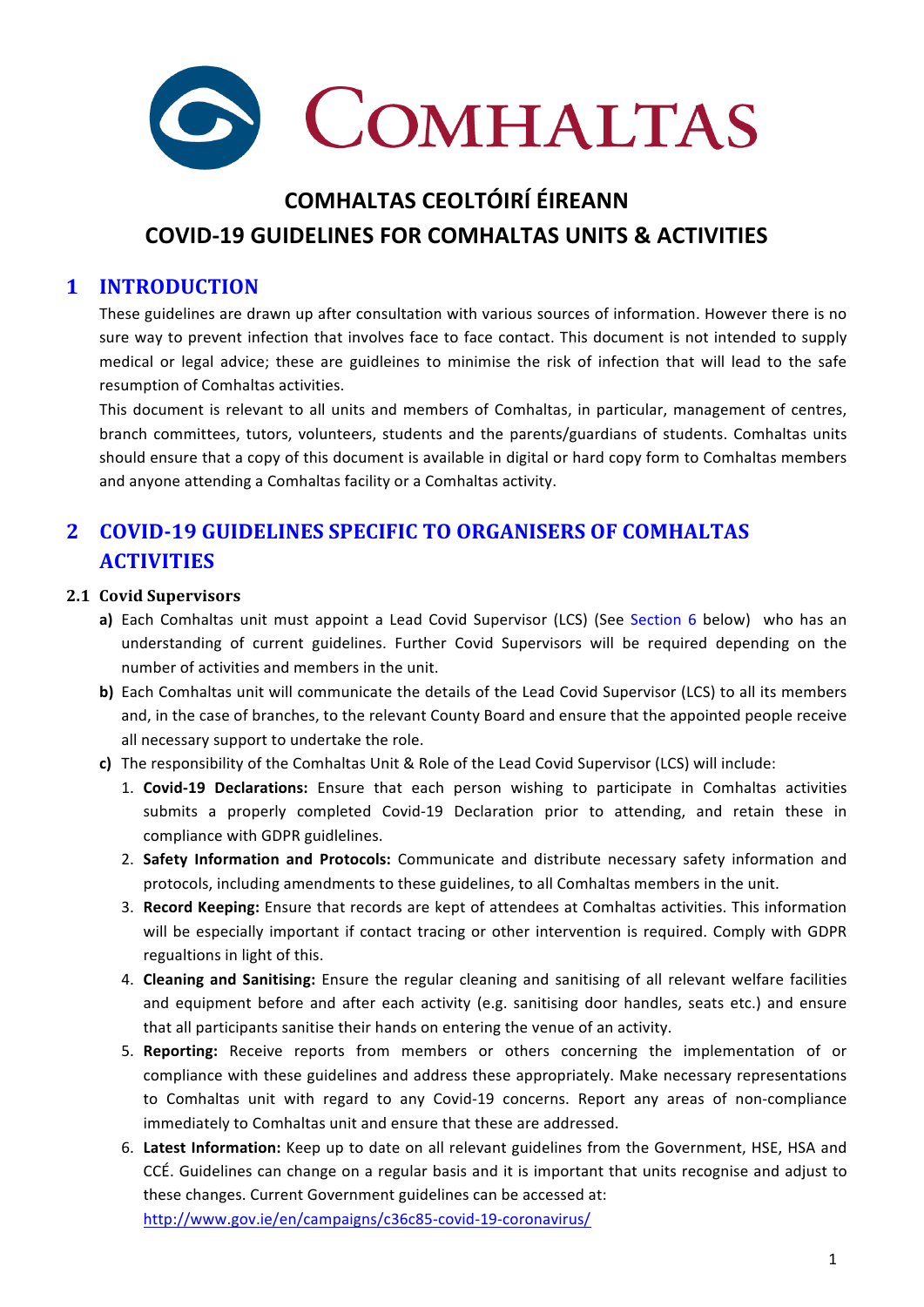### **2.2 Covid-19 Declarations**

**a)** A Covid-19 Declaration (see **Section 5** below) must be completed once, before the initial return to Comhaltas activities, by each person (or a parent/guardian in the case of a child) and returned to a Covid Supervisor of the relevant Comhaltas unit. This form will be held by the Comhaltas unit in compliance with GDPR guidlelines.

#### **2.3 Preparing Facilities for Activities**

- a) Each Comhaltas unit must set up protocols and facilities for its activities which ensure and enable attendees to abide by Government public health advice and these guidelines. A sample checklist is inlcuded with this document for assistance.
- **b)** Appropriate signage and posters, clearly visible and easily understood, should be placed in car parks, at the entrance of facilities, at toilets and at other appropriate locations. These should emphasize Government recommended physical distancing rules (2m at present), hand hygiene, respiratory hygiene, avoidance of personal contact, etc.
- **c)** Signage and useful resources on preventing the spread of Covid-19 can be downloaded from the HSE website: http://www2.hse.ie/coronavirus/
- **d)** Comhaltas units should, where appropriate, establish systems for drop off/collection points to avoid congestion and traffic jams appropriate to the circumstances of its activities.
- **e)** A suitable isolation space (see 2.7b below) must be identified at the venue of each Comhaltas activity in case someone becomes unwell at the activity.
- **f)** Hand sanitising facilities must be provided at the entrance of facilities and at other appropriate locations (e.g. classrooms). Hand washing facilities (anti-bacterial soap, paper towels and bin/bag for disposal of used paper towels) must be provided at each toilet. Appropriate bins/bags for the disposal of used tissues, paper towels, wipes etc. must be available and clearly marked. These must be disposed of in a safe manner.
- **g)** Toilets must be regarded as high risk and potentially contaminated areas. Ventilation is important; doors and windows should remain open in so far as is reasonable and appropriate. Protocols must be set up for use of toilets suited to the activity and venue; these must be communicated to all participants.
- **h)** There should be a regular cleaning programme in place.

#### **2.4 Cleaning Checklist**

- **a)** The HSE checklist for cleaning facilities can be accessed at http://www.hsapc.ie/az/lifestages/childcare/samplecleaningscheduleandchecklist/ it contains a log which can be adapted to suit the circumstances of each unit to ensure that key touch-points have been cleaned.
- **b)** The required frequency of cleaning will be different for each unit and depend on the level of use.
- **c)** Arrangements must be made to collect and safely dispose of waste which is potentially contaminated (e.g. used tissues, paper towels, wipes etc.).

#### **2.5 Scheduling of Activities**

- **a)** Timesheets should be used to clearly show what activities are using what facilities at what times.
- **b)** The principle of "come in, attend activity and leave" should apply.
- c) There should be a minimum of a 15 minute interval between groups of participants departing having completed an activity and the next group arriving, to allow for cleaning and ventialtion of the space. This will also help to avoid groups over-lapping.
- **d**) Attendance will be limited to essential personnel and will be recorded by the organising unit at all times for contact tracing purposes. Records should at all times be kept in accordance with GDPR guidelines.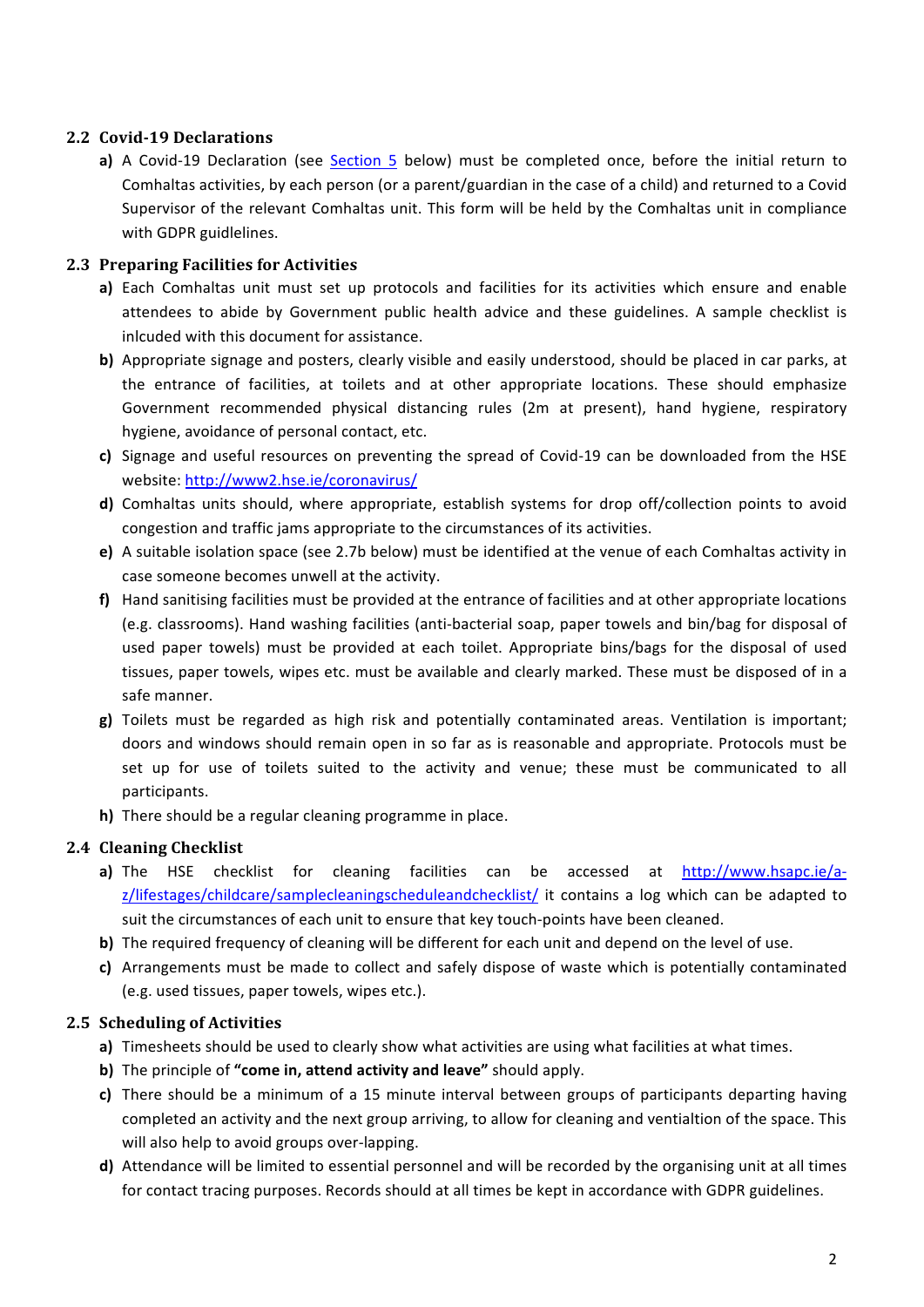### **2.6 Check-in Process**

- **a)** Each Comhaltas unit must set up check-in procedures appropriate to its activities which allow for:
	- checking that each attendee has submitted a properly completed Covid-19 Declaration; and
	- recording attendances in a manner that will facilitate contact tracing, should it be required.
- **b)** Parents/guardians must not approach check-in areas unless absolutely necessary and, if they do, they must adhere to physical distancing guidelines at all times.

### **2.7 Protocol if Someone Becomes Unwell**

- **a)** An adult who becomes unwell at a Comhaltas activity must go home immediately. If this is not possible the isolation space should be utilised.
- **b)** A child who becomes unwell at a Comhaltas activity must be escorted to the isolation space immediately by a Covid Supervisor and one other adult. The child's parent/guardian must be contacted immediately. If this protocol requires those present to be in close proximity indoors, everyone present should wear a face mask. The relevant Covid Supervisor and one other adult must stay for the duration of each activity in which children participate in case a child requires isolation. The isolation space must be deep cleaned after being used.
- **c)** The Branch "CHILD PROTECTION POLICY" documents should be amended to include 2.7 (b)
- d) If you or your child is unwell do not attend any Comhaltas activity.

## **2.8 Contact Tracing**

- **a)** Each Comhaltas unit must make appropriate arrangements to record attendances at each of its activity in a manner which will facilitate contact tracing by the HSE.
- **b)** Covid Supervisors will provide contact details of attendees at any activities arranged by their units when requested by HSE contact tracers, as permitted by the relevant Covid-19 Declarations.
- **c)** The contact tracing log period of retention is a minimum of 2 weeks post event. Records should then be destroyed in compliance with GDPR guidelines.

## **2.9 Communication**

- a) Each Comhaltas unit must ensure that a copy of these guidelines is available in digital or hard copy form to Comhaltas members and anyone attending a Comhaltas facility or a Comhaltas activity.
- **b**) Each Comhaltas unit must communicate any amendments of these guidelines to Comhaltas members and anyone attending a Comhaltas facility or a Comhaltas activity.

## **2.10 Meetings/Registration**

- a) Eliminate all non-essential gatherings and put robust control measures in place for essential interaction.
- **b)** Meetings and class registration should be held online where possible. If not they should be held in spaces that allow for compliance with Government physical distancing guidelines - currently 2 metres.
- **c)** Registration may need to be considered through digital format e.g. email with payment through a payment provider e.g. Paypal.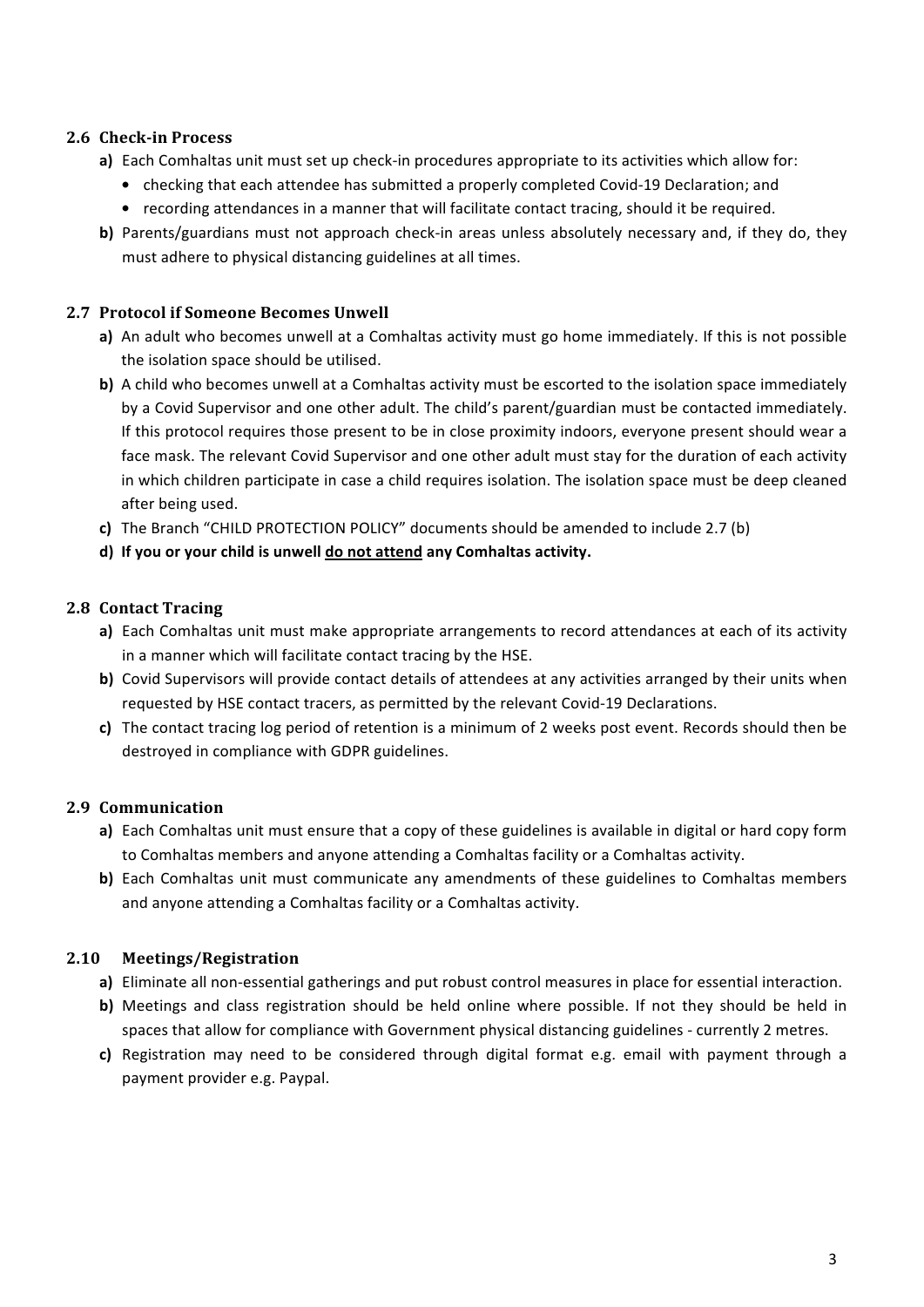## **3 COVID-19 GUIDANCE SPECIFIC TO PARTICIPANTS IN COMHALTAS ACTIVITIES**

#### **(Members, Tutors, Volunteers, Students, Parents/Guardians of Students, Guests)**

#### **Step 1: Education and Awareness**

- **a)** Ensure you (or your child) are/is familiar with and follow these guidelines and any amendments to them.
- **b)** Ensure continued awareness of safety protocols.
- **c)** Follow advice given in health awareness materials such as posters displayed at Comhaltas activities.

#### **Step 2: Pre-attendance Screening**

- **a)** Identify the Covid Supervisors appointed by your branch. If at any time you have concerns about the implementation or compliance with these guidelines, please discuss these with a Covid Supervisor.
- **b)** Complete the Covid-19 Declaration (one for each person intending to attend Comhaltas activities) and submit it/them to a Covid Supervisor of your branch before your initial return to Comhaltas activities. This document will be retained by the branch and be fully compliant with all GDPR guidelines.
- **c)** Ensure that a Covid Supervisor of your branch has up-to-date contact details for you (or your child).
- **d)** You (or your child) must not attend Comhaltas facilities/activities if you (or your child) have:
	- had any of the Covid-19 symptoms (i.e. cough, fever, high temperature, sore throat, runny nose, breathlessness or flu like symptoms) in the past 14 days;
	- been diagnosed with confirmed or suspected COVID-19 infection in the past 14 days;
	- been a close contact of a person who is a confirmed or suspected case of COVID-19 in the past 14 days (i.e. less than 2 metres for more than 15 minutes altogether in 1 day); or
	- been advised by a doctor or required by Government regulation to self-isolate or cocoon at this time.

#### **Step 3: Hygiene**

- **a)** Wash/sanitise your hands frequently, but especially on entering a venue and after using the toilets.
- **b)** Practice good cough/sneeze etiquette and dispose of any used tissue in a responsible manner.
- **c)** Avoid touching your face.
- **d)** Bring your own equipment (instrument and associated equipment, pens, paper, music file/folder, water bottles, etc.) and do not share these with anyone else.
- **e)** Avoid touching high contact surfaces, e.g. door handles, light switches.
- f) Use a face mask/shield in compliance with current Government guidlelines.

#### **Step 4: Social Distancing Guidelines**

**a)** Observe physical distancing guidelines; this is 2 metres until further notice.

#### **Step 5: Physical Contact**

a) Avoid or reduce physical contact to a minimum. Do not shake hands.

#### **Step 6: Use of Toilets**

- **a)** Where possible use the toilet at home before you arrive to a Comhaltas activity to avoid touching high contact surfaces.
- **b)** Use toilets at an activity venue as directed by the organisers. On exiting the toilet, wash your hands with antibacterial soap, dry them with paper towels and deposit used paper towels in the bin/bag provided.
- **c)** Only one person should use toilet facilities at any one time.

#### **Step 7: Travel to and from Comhaltas Activities**

- **a)** Follow Government social distancing advice in relation to all forms of transport to Comhaltas activities
- **b)** If possible, walk or cycle to the venue.
- **c)** If travelling by private vehicle, such as a car, only travel with members of the same household.
- **d)** Avoid the use of public transport where possible; if it is the only option, follow Government guidelines.
- **e)** Arrive no more than 5 minutes prior to an activity and leave immediately after the activity.
- f) Abide by established drop off/collection points to avoid traffic jams.
- **g)** Parent/Guardians must return at the appointed collection time.
- **h)** Parents or guardians not directly involved are not permitted to attend or observe the activity.
- **i)** Parents/guardians of students with specific medical conditions can remain in car park in case of emergency, providing they adhere to all guidelines in place.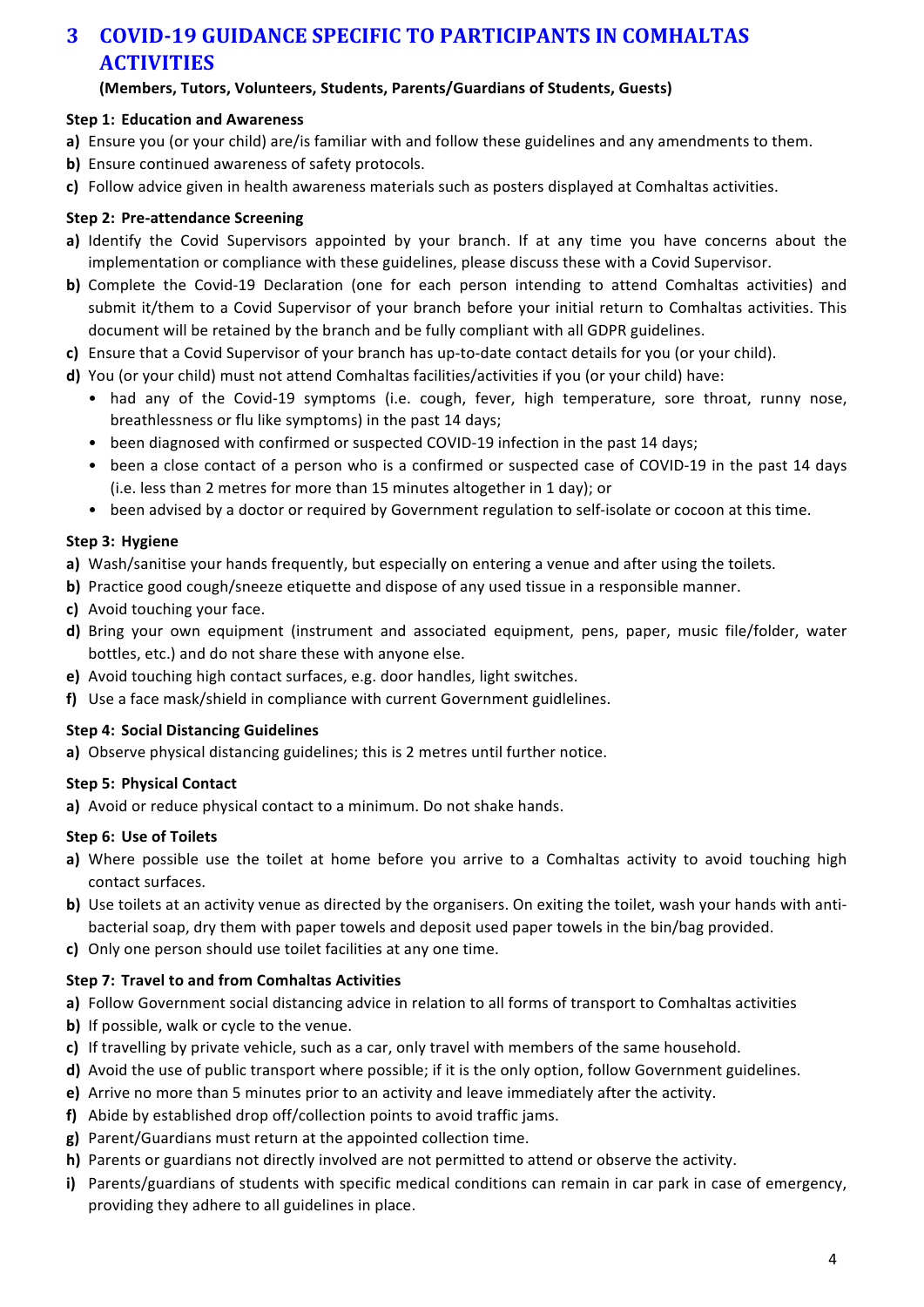## **4 COVID-19 GUIDANCE SPECIFIC TO TUTORS & HIGH RISK COMHALTAS ACTIVITIES**

(Singing, dancing and playing of wind instruments)

The risk of infection can be reduced by structuring activities into class groups and minimising contact between groups, where possible, therefore it is recommended that a student doen not attend more than one class a day as we aim to limit contact. This also applies to the sharing of resources between classes.

### **4.1 Guidance for Tutors**

- **a)** Ensure the venue only holds the number of students as per guidelines re physical distancing.
- **b)** Tutors/Branch members should arrive at the venue prior to the class to ensure cleaning/sanitizing and physical distancing can be set up.
- **c)** No sheet music to be given to students. Consider teaching by ear/use whiteboard/chalkboard or alternatively the tune could be emailed prior to class.
- **d)** Ensure that students use their own equipment (instrument and associated equipment, pens, paper, music files, water bottles, etc.) and do not share these with anyone else.
- **e)** Tutors to keep the recommended physical distance from all students at all times.
- **f)** Do not touch or tune any instrument belonging to a student.
- **g)** It is recommended to clean/wipe down your own instruments before returning to class to ensure droplets from previous class are not on your instrument.
- **h)** Encourage students to wipe down instruments after class as best practice.
- **i)** Students should not swap seats during class.
- **j)** If you are teaching multi instrumental classes consider the seating arrangements for flute and whistle as they require further physical distancing.
- k) Discourage wind instruments from blowing through their instrument to unclog them, as this affects the distance that droplets can travel.
- **l)** Make sure your room is well ventilated and has good airflow.
- **m)** Students are discouraged from using the bathroom. Where necessary bathroom use is limited to 1 person at a time in line with CCÉ Child Safeguarding Statement.
- **n)** Classes should be no longer than 40 minutes. Extended periods of time increase the risk of transmission.
- **o)** After each class there must be a break of at least 15 minute to change the airflow in the room.
- **p)** Tutor should clean down their own workspace after class.
- **q)** Parent meetings are discouraged and can be arranged if necessary via phone.

#### **4.2 Online Classes:**

- a) Branches wishing to use ONLINE CLASSES are responsible for making the initial contact with the parents/guardians of the students who will be the recipients of the lessons.
- b) All music, song and dance tutors providing the ONLINE class are required to have a current vetting with Comhaltas. If vetting is required branch rúnaí is requested to provide NVB1 application form. Contact tomas@comhaltas.ie if this NVB1 form is required.
- c) Arrange for permission to be granted by the parents/guardians of the student prior to start of ONLINE classes, either by text or email.
- d) Be careful with login ID's and passwords, make sure they differ from class to class and that only essential people know the details.
- e) Parent/guardian should start the video link and they should also close it down at the end of the lesson.
- f) Parents/guardians are responsible for monitoring ONLINE classes for all students under 18 years of age. SAFEGUARDING and PROTECTION of all students are paramount.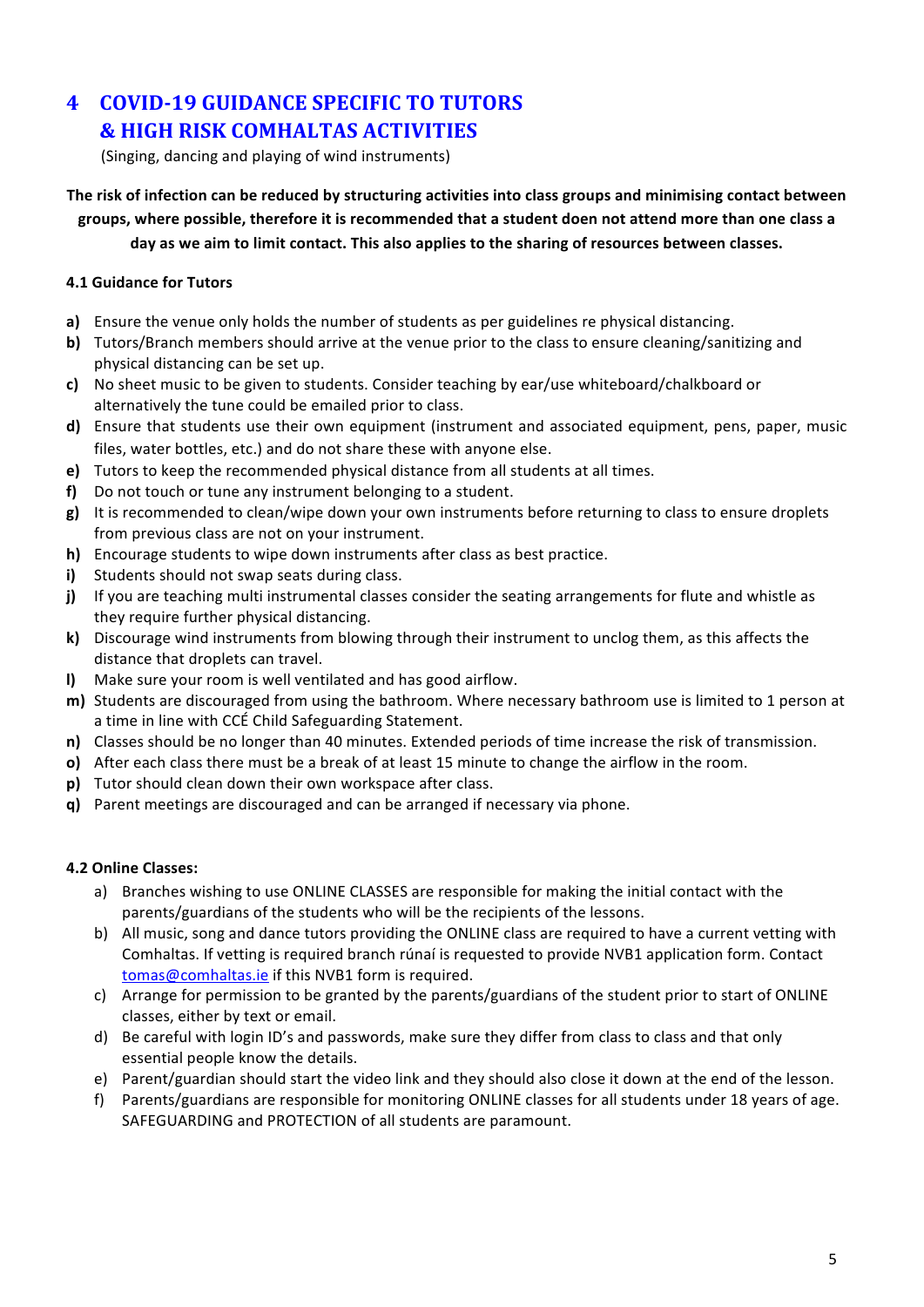#### **4.3 Wind Instruments**

**a)** There is a higher level of risk with regards to wind instruments (i.e. Whistle and Flute), so the physical distancing must be greater than recommended guidelines.

**b)** Be aware that aerosol production (droplets) comes from both mouthpiece and end of instrument so keep this in mind when seating your students.

**c)** Students must be forward facing.

**d)** Students and tutors should not face each other.

**e)** The room must be well ventilated.

f) There must be at least a 15 minutes break between classes that have wind instruments so that aerosol particles (droplets) left in the air can be removed.

**g)** Encourage sanitation of instruments after class.

**h)** Discourage students from blowing through their instrument to unclog them, as this affects the distance that droplets can travel.

#### **4.4 Singing**

Singing classes may pose a higher level of risk and special consideration should be given to how they are held therefore online classes are recommended where possible.

If singing classes do take place, then the following must be strictly adhered to:

**a)** There is a higher level of risk with regards to singing so the physical distancing must be greater than recommended guidelines.

**b)** Students will need to sing forward-facing not in a circle or facing each other.

**c)** Students and tutors should not face each other.

#### **4.5 Dancing**

- **g)** All dance classes must ensure that their activities are consistent with Government/HSE guidelines in relation to physical distancing.
- **h)** Dancers should avoid hand contact (unless from the same household). Where a dance activity includes hand movement, teach the parts without hand movements.
- **i)** Treat each team as a bubble and therefore the group members should remain consistent.
- **j)** Sean Nós dancers should be forward dancing and ensuring physical distancing at all times and restrict movement around the room (dance on the spot).
- **k)** The room must be well ventilated during class.
- **l)** After each class there must be a break of at least 15 minutes to change the airflow in the room.
- **m)** It is recommended that a teacher **does not** tie students' dancing shoes.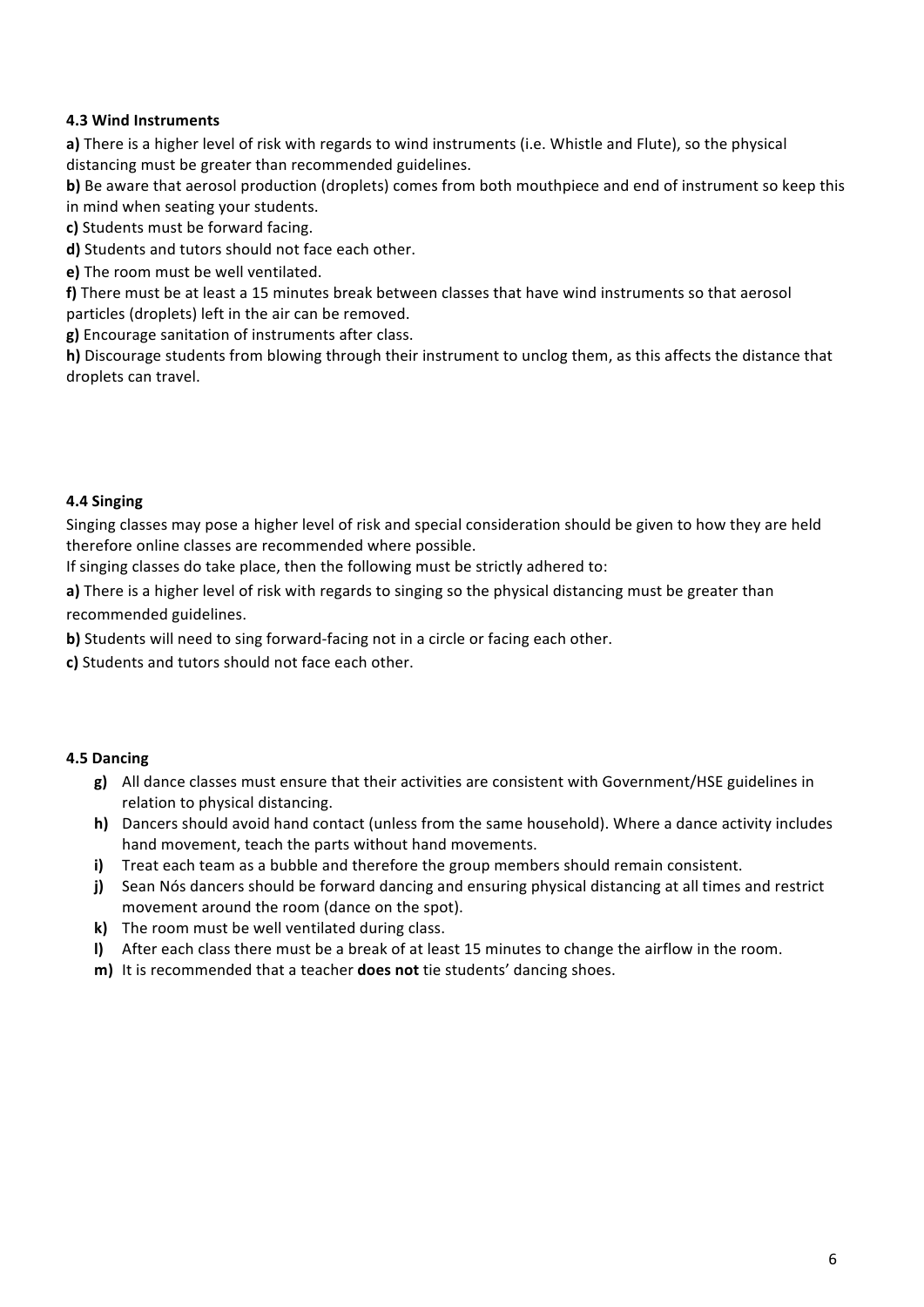

## **5 COVID-19 DECLARATION**

A separate copy of this declaration must be completed and signed by each person (or a parent/guardian in the case of each child) attending a Comhaltas Ceoltóirí Éireann activity. This form and its details will be treated with the strictest of confidence and in full accordance with GDPR requirements.

| Parent/Guardian Name (IN BLOCK CAPITALS): New York Capital Control of the Capital Control of the Capital Control of the Capital Control of the Capital Control of the Capital Control of the Capital Control of the Capital Co |
|--------------------------------------------------------------------------------------------------------------------------------------------------------------------------------------------------------------------------------|
| Contact phone number:                                                                                                                                                                                                          |

I declare that I:

- (a) have read and understood the Covid-19 Guidelines for Comhaltas Activities and agree that I (or the above name child) will abide by these guidelines and any future amendments communicated to me;
- (b) understand and accept the risks posed by Covid-19 to me personally (or the above name child);
- (c) agree to wear Personal Protective Equipement as required.
- (d) consent to attendance records and contact details (name and phone number given above, which I will update if changed) being released for the purposes of HSE authorised contact tracing; and
- (e) undertake that I (or the above name child) will **NOT** attend Comhaltas activities if I (or my child) have:
	- had any of the Covid-19 symptoms in the past 14 days (i.e. cough, fever, high temperature, sore throat, loss of taste or smell, runny nose, breathlessness or flu like symptoms);
	- been diagnosed with confirmed or suspected Covid-19 infection in the past 14 days;
	- been a close contact of a person who is a confirmed or suspected case of Covid-19 in the past 14 days (i.e. less than 2 metres for more than 15 minutes altogether in 1 day); or
	- been advised by a doctor or required by Government regulation to self-isolate or cocoon at this time.

**Signature: Date:**

Of the person named above (or a parent/guardian in the case of a child)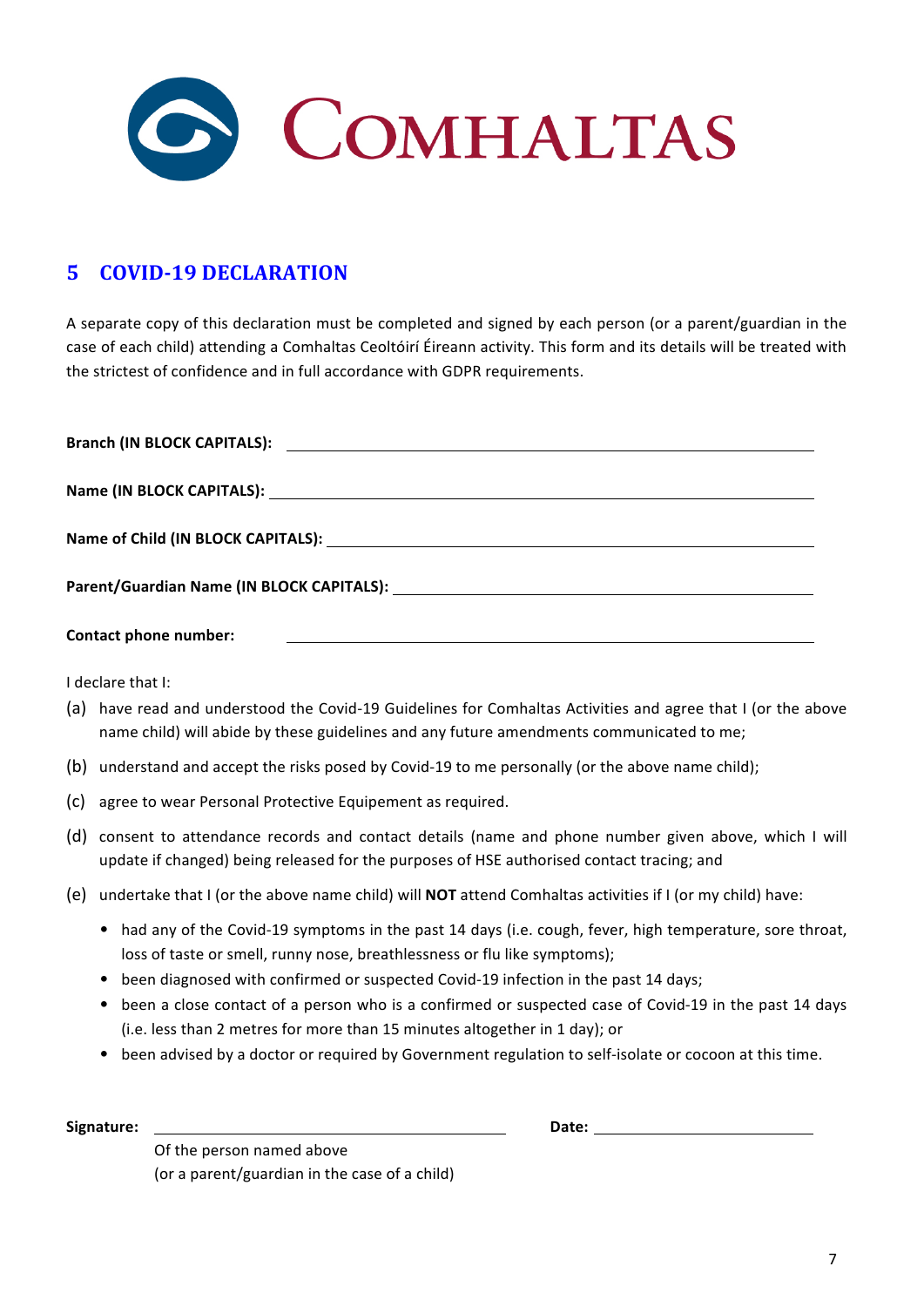# 6. LEAD COVID-19 SUPERVISOR (LCS) APPOINTMENT 2020-2021

| Lead COVID-19 Supervisor - (LCS)                                                                                      |                                      |  |
|-----------------------------------------------------------------------------------------------------------------------|--------------------------------------|--|
|                                                                                                                       |                                      |  |
| (The LCS must be over 18 years of age)                                                                                |                                      |  |
|                                                                                                                       |                                      |  |
| <u> 1989 - Johann Harry Harry Harry Harry Harry Harry Harry Harry Harry Harry Harry Harry Harry Harry Harry Harry</u> |                                      |  |
|                                                                                                                       | Telephone___________________________ |  |
|                                                                                                                       |                                      |  |
|                                                                                                                       |                                      |  |
| SIGNED:                                                                                                               |                                      |  |
|                                                                                                                       | Dáta:________________                |  |
|                                                                                                                       | Dáta:_________________               |  |

## Please return this form to your County Board Rúnaí as soon as possible

and retain a copy for your own records.